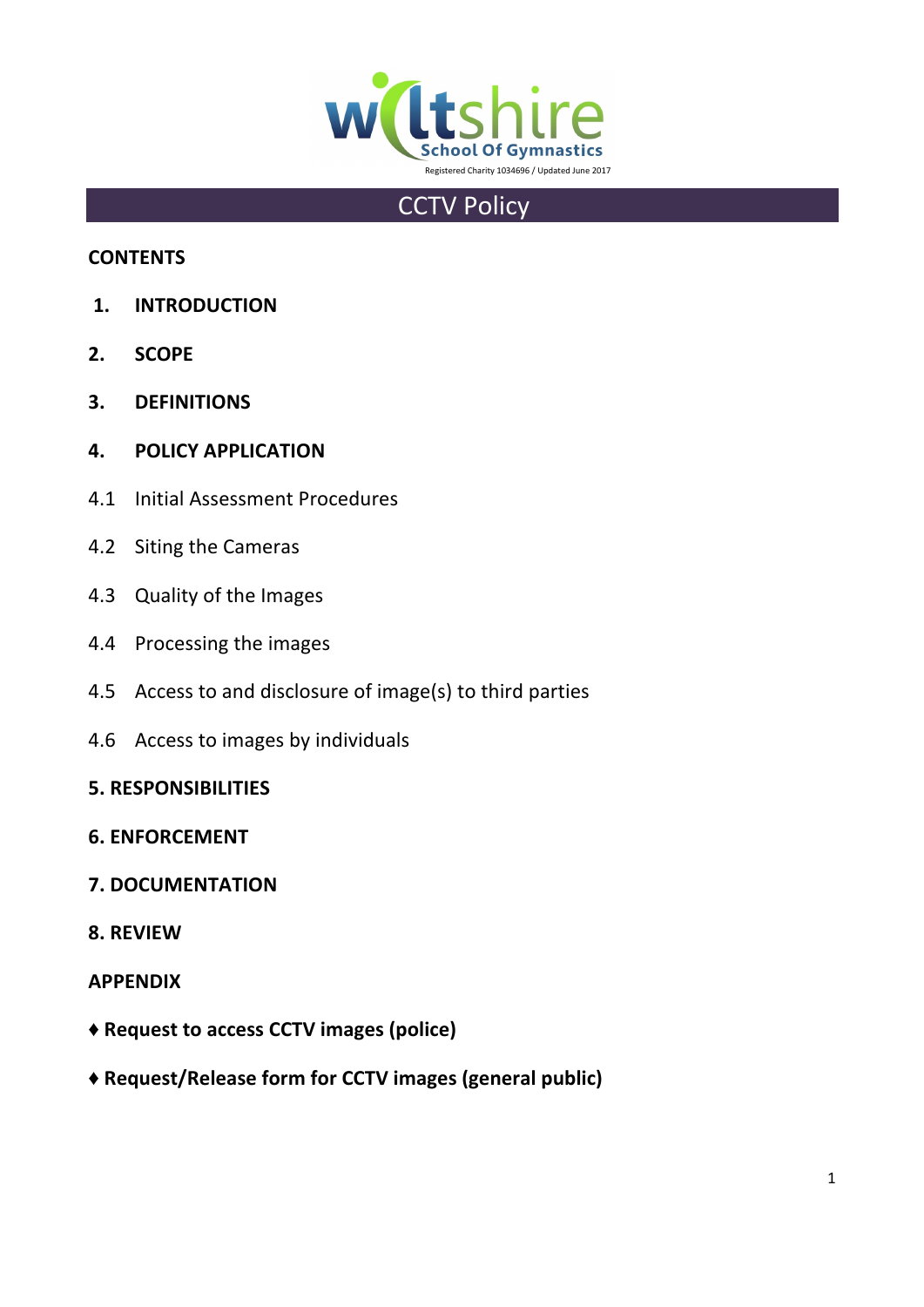# **1.0 INTRODUCTION**

This document sets out the appropriate actions and procedures, which must be followed to comply with the Data Protection Act in respect of the use of CCTV (closed circuit television) surveillance systems managed by the Wiltshire School of Gymnastics.

- 1.1 In drawing up this policy, due account has been taken of the following:
- $\triangle$  The Data Protection Act 1998
- The CCTV Code of Practice (Revised edition 2008) produced by the Information Commissioner
- $\blacklozenge$  The Human Rights Act 1998
- $\blacklozenge$  The Regulation of Investigatory Powers Act 2000
- 1.2 The Data Protection Act 1998 came into force on the 1st March 2000 and contains broader definitions than those of its predecessor (1984) Act and more readily covers the processing of images time legally enforceable standards will apply to the collection and processing of images relating to individuals.
- 1.3 An important new feature of the legislation is the CCTV Code of Practice which sets out the measures which must be adopted to comply with the Data Protection Act 1998. This goes on to set out guidance for the following of good data protection practice. The Code of Practice has the dual purpose of assisting operators of CCTV systems to understand their legal obligations while also reassuring the public about the safeguards that should be in place.

#### **2.0 SCOPE**

This policy will cover all employees of the Wiltshire School of Gymnastics, coaches at the club (voluntary or paid), gymnasts, volunteers, visitors and all other persons whose image(s) may be captured by the system.

#### **3.0 DEFINITIONS**

- 3.1 Prior to considering compliance with the principles of the Data Protection Act, a user of CCTV or similar surveillance equipment, will need to determine two issues:
- 3.1.1 **The type of personal data being processed,** i.e. is there any personal data which falls within the definition of sensitive personal data as defined by Section 2 of the Act;

'Sensitive personal data' includes:

- Gender;
- Ethnic origin or race;
- Political opinion;
- Religious beliefs;
- Trade Union membership;
- Health mental or physical;
- Sexual life;
- Commission of any offence (or alleged);
- Any court proceedings or findings;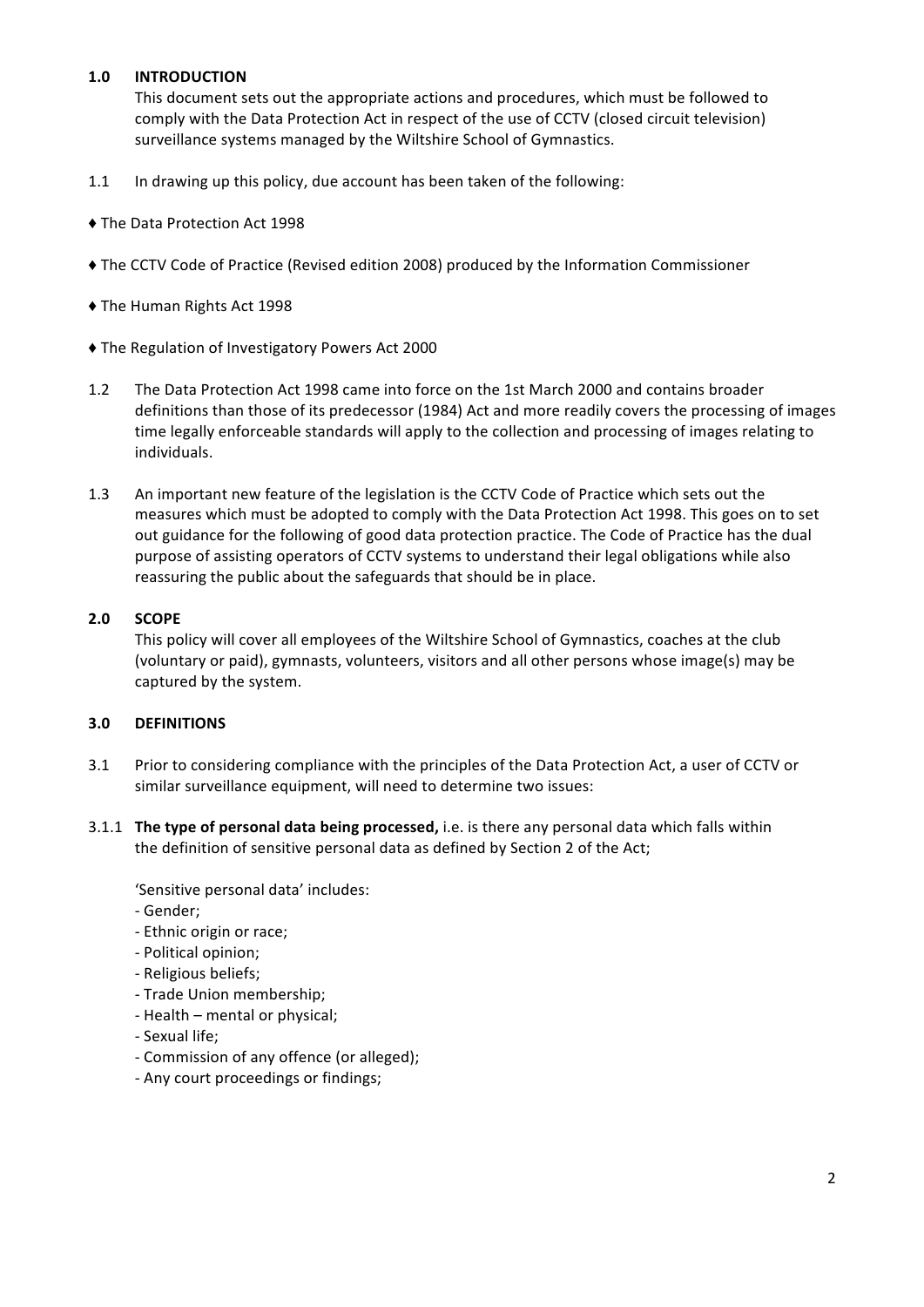3.1.2 **The purpose(s)** for which both personal and sensitive personal data is being processed. The data must be:

- Fairly and lawfully processed;
- Processed for limited purposes and not in any
- Adequate, relevant and not excessive:
- Accurate;
- Not kept for longer than is necessary
- Processed in accordance with individual's rights;
- Secure;
- Not transferred to countries without adequate protection;
- 3.2 The Information Commissioner will take into account the extent to which users of CCTV and similar surveillance equipment have complied with this Code of Practice when determining whether they have met their legal obligations when exercising their powers of enforcement.

#### **4.0 POLICY APPLICATION**

#### **4.1 Initial Assessment Procedures**

- 4.1.1 The Trustees of the Wiltshire School of Gymnastics have the legal responsibility for the Wiltshire School of Gymnastics CCTV systems, however the Operations Manager has responsibility for the day-to-day compliance with the requirements of the CCTV Code of Practice.
- 4.1.2 The purpose of the WSG CCTV scheme is for the:
- Protection of the Wiltshire School of Gymnastics property and assets.
- Prevention or detection of crime or disorder;
- Apprehension and prosecution of offenders (including use of images as evidence in criminal proceedings);
- Interest of public and employee Health and Safety;
- Protection of public health;
- 4.1.3 Prior to any camera installation the Club Manager will ensure that the installation complies with the Data Protection Act and CCTV code of Practice.

#### **4.2 Siting the Cameras**

- 4.2.1 It is essential that the location of the equipment be carefully considered, because the way in which images are captured will need to comply with the Data Protection Act 1998.
- 4.2.2 All cameras are located in prominent positions within public and staff view and do not infringe gymnasium areas. All CCTV surveillance is automatically recorded and any breach of these Codes of Practice will be detected via controlled access to the system and auditing of the system.

The cameras are located internally facing the main entrance door, reception area, in the upstairs café area, the main gym floor, the main gym side door and the Bayley Building.

4.2.3 Signs have been erected on the building entrance and throughout the facility to ensure staff, gymnasts and visitors are aware they are entering an area that is covered by CCTV surveillance equipment.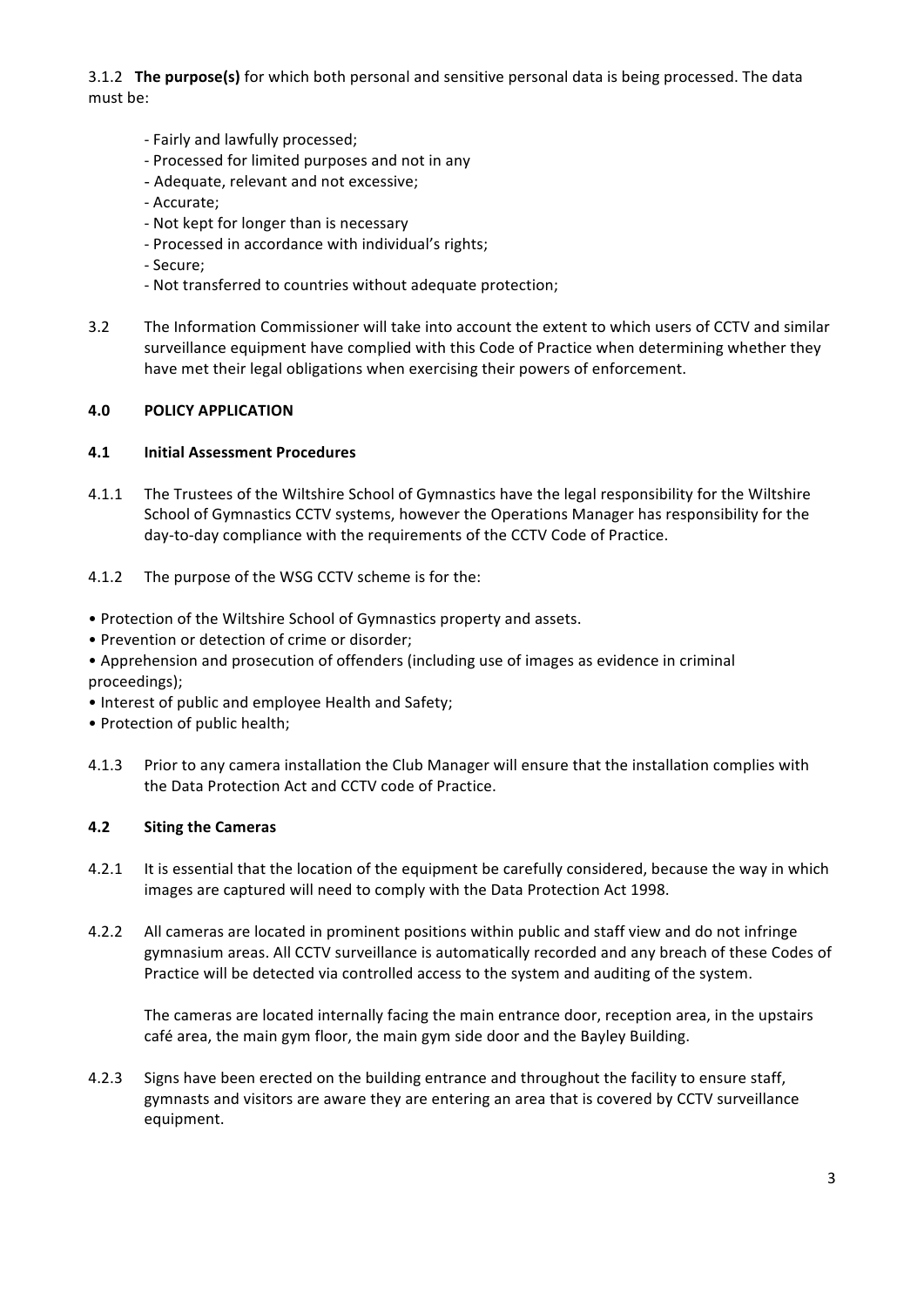## **4.3 Quality of the Images**

- 4.3.1 It is important that the images produced by the equipment are as clear as possible in order that they are effective for the purpose(s) for which they are intended. This is why it is essential that the purpose of the scheme be clearly identified. For example if a system has been installed to prevent and detect crime, then it is essential that the images are adequate for that purpose.
- 4.3.2 Upon installation all equipment is tested to ensure that only the designated areas are monitored and high quality pictures are available in live and play back mode.
- 4.3.3 The system has 6 cameras, recording to digital recording media. These cameras are currently monitored at the Operation Managers desk in the dedicated office.

## **4.4** Processing the images

- 4.4.1 Images, which are not required for the purpose(s) for which the equipment is being used, should not be retained for longer than is necessary. While images are retained, it is essential that their integrity be maintained, whether it is to ensure their evidential value or to protect the rights of people whose images may have been recorded. It is therefore important that access to and security of the images is controlled in accordance with the requirements of the Data Protection Act 1998.
- 4.4.2 All images are digitally recorded and stored securely within the systems hard drives. The cameras include night vision capability and record images over a 24 hour period.
- 4.4.3 Where the images are required for evidential purposes in legal or Club disciplinary proceedings, a recording is made and placed in a sealed envelope signed and dated and held by the Operations Manager until completion of the investigation. The viewing of images within the OM office is controlled by the Operations Manager or a person nominated to act on their behalf. Only persons trained in the use of the equipment and authorised by the Operations Manager can access data.

#### **4.5 Access to and disclosure of images to third parties**

- 4.5.1 It is important that access to, and disclosure of, the images recorded by CCTV and similar surveillance equipment is restricted and carefully controlled. This will ensure that the rights of individuals are preserved, but also to ensure that the continuity of evidence remains intact should the images be required for evidential purposes e.g. a Police enquiry or an investigation being under taken as part of the Club's disciplinary procedure.
- 4.5.2 Access to the medium on which the images are displayed and recorded is restricted to Management staff and third parties as detailed in the purpose of the scheme.
- 4.5.3 Access and disclosure to images is permitted only if it supports the purpose of the scheme. Under these conditions the CCTV images record book and the appropriate view / release form (Appendix 1) must be completed.

#### **4.6 Access to images by individuals**

4.6.1 Section 7 of the Data Protection Act 1998 gives any individual the right to request access to CCTV images.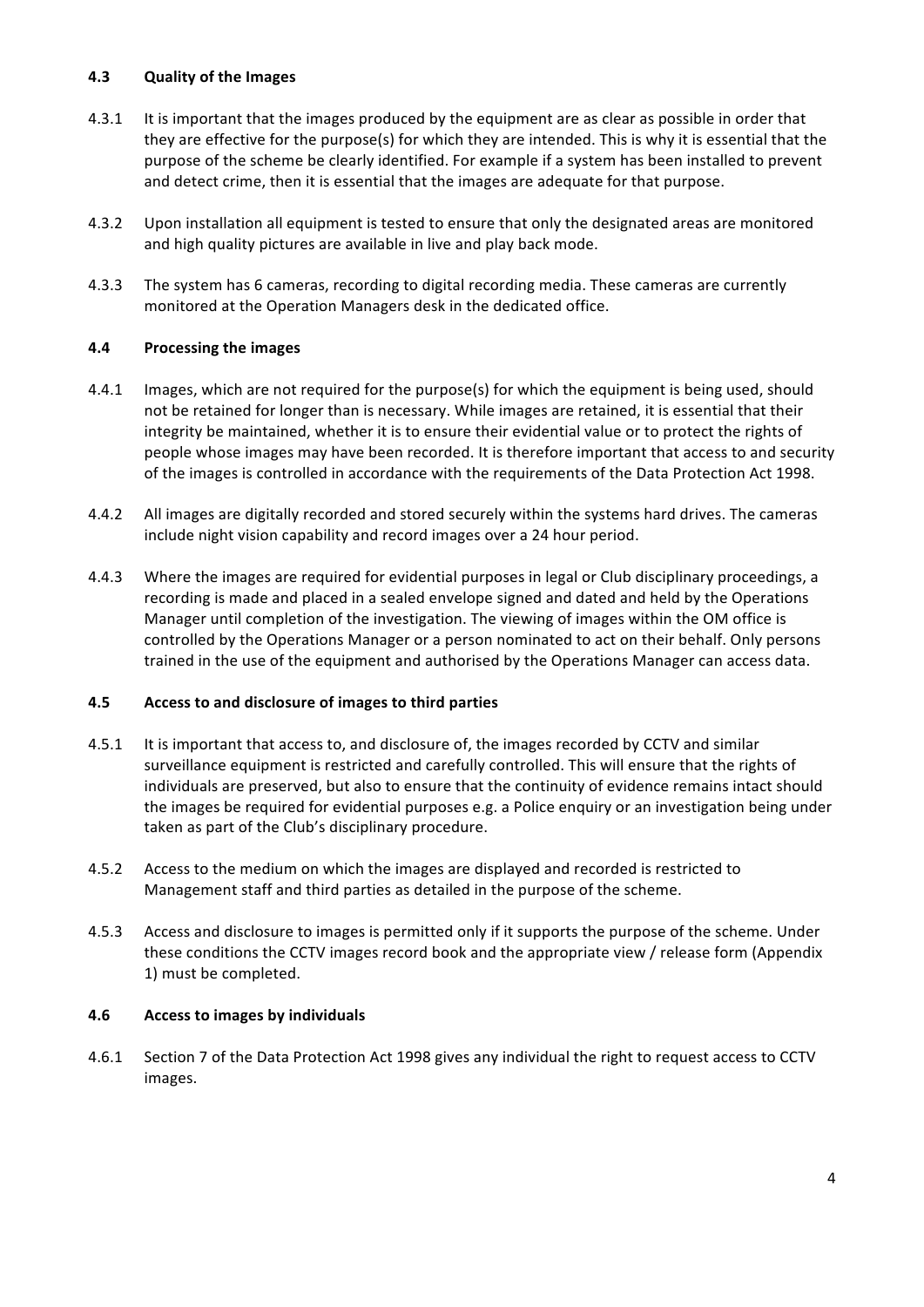- 4.6.2 Individuals who request access to images must be issued an access request form (appendix 1). Upon receipt of the completed form, the Operations Manager and the Trustee's of the Wiltshire School of Gymnastics will determine whether disclosure is appropriate and whether there is a duty of care to protect the images of any third parties. If the duty of care cannot be discharged then the request can be refused.
- 4.6.2 A written response will be made to the individual, giving the decision (and if the request has been refused, giving reasons) within 21 days of receipt of the enquiry. If disclosure is appropriate a payment in advance of £10.00 will be required.

# **5.0 RESPONSIBILITIES**

- 5.1 The Club Trustees have a responsibility for the implementation of this policy, monitoring its effectiveness and ensuring the CCTV Code of Practice is available on the Club's website www.wiltshiregymnastics.co.uk or from the Operations Manager.
- 5.2 The Operations Manager is also personally accountable for ensuring that the policy and Code of Practice are adhered to and monitored.

## **6.0 ENFORCEMENT**

The information Commissioner has the power to issue Enforcement Notices where they considers there has been a breach of one or more of the Data Protection Principles. An Enforcement Notice would set out the remedial action that the Commissioner requires of the Club to ensure future compliance with the requirements of the Act.

## **7.0 DOCUMENTATION**

Copies of all documentation and records relating to the CCTV system will be held within the Operation Manager's office and will be kept under restricted confidentiality, for a period of 6 years.

# **8.0 REVIEW**

This policy will be reviewed every two years, or earlier in the light of changing circumstances.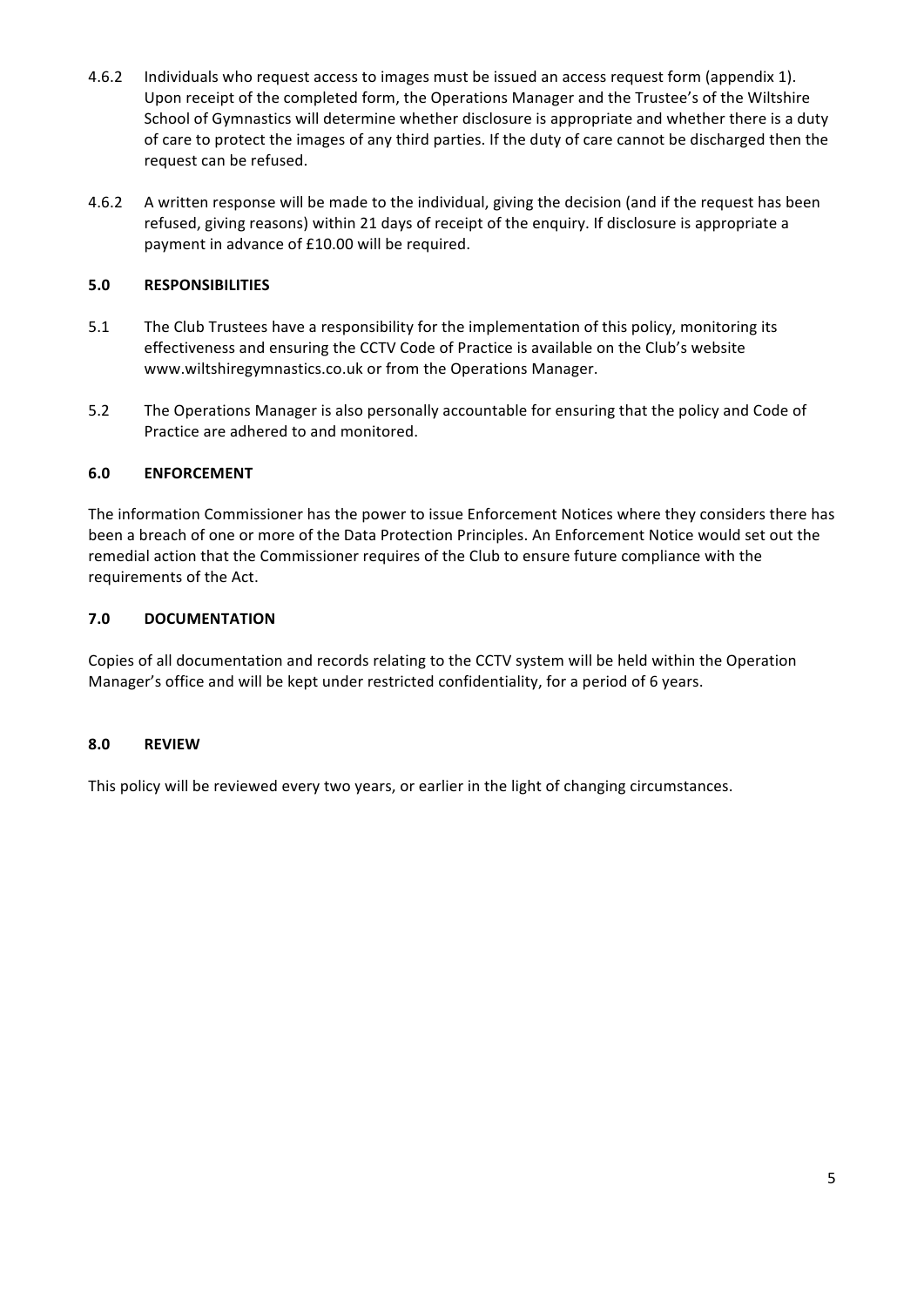

# **ACCESS TO VIEW OR COPY IMAGES - POLICE**

|                        | ,我们也不会有什么。""我们的人,我们也不会有什么?""我们的人,我们也不会有什么?""我们的人,我们也不会有什么?""我们的人,我们也不会有什么?""我们的人 |  |
|------------------------|----------------------------------------------------------------------------------|--|
|                        |                                                                                  |  |
|                        | <b>DETAILS OF IMAGE TO BE VIEWED</b>                                             |  |
|                        |                                                                                  |  |
|                        |                                                                                  |  |
|                        |                                                                                  |  |
|                        |                                                                                  |  |
|                        | ,我们也不会有什么。""我们的人,我们也不会有什么?""我们的人,我们也不会有什么?""我们的人,我们也不会有什么?""我们的人,我们也不会有什么?""我们的人 |  |
|                        |                                                                                  |  |
| <b>Request Granted</b> |                                                                                  |  |
|                        |                                                                                  |  |
|                        |                                                                                  |  |
|                        | TO BE COMPLETED IF IMAGES ARE REMOVED                                            |  |
|                        |                                                                                  |  |
|                        |                                                                                  |  |
|                        |                                                                                  |  |
|                        | I ACKNOWLEDGE RECEIPT OF THE ABOVE RECORDING                                     |  |
|                        |                                                                                  |  |
|                        |                                                                                  |  |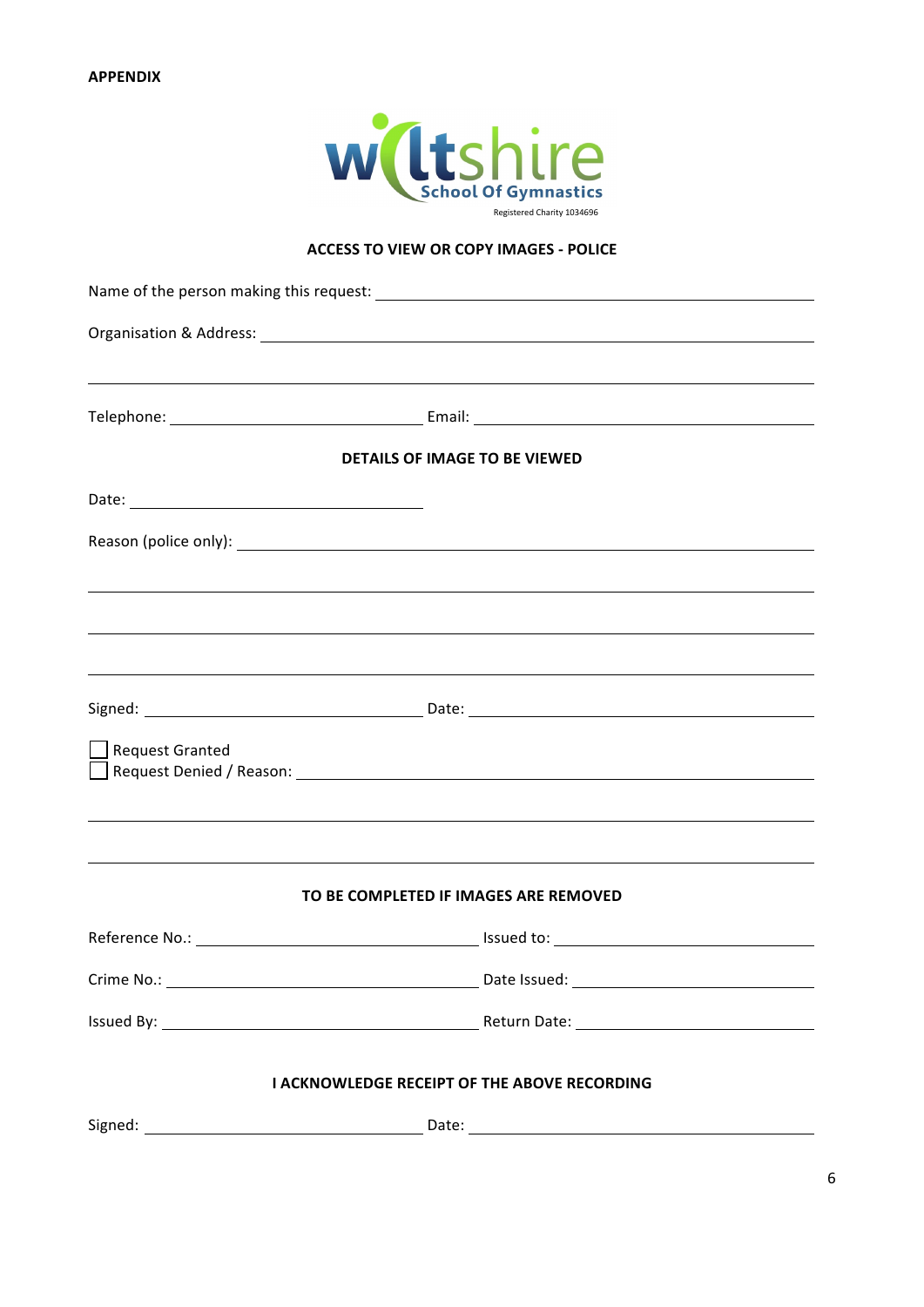

# **APPLICATION FORM FOR ACCESS TO CCTV IMAGES UNDER THE DATA PROTECTION ACT 1998**

The Wiltshire School of Gymnastics uses closer circuit television (CCTV) systems for the purposes of crime prevention, the prosecution of offenders and public safety. The Data Protection Act 1998 gives you the statutory right of access to the CCTV images we process about you. Please complete this form if you wish to access a CCTV image. If you require assistance please contact the Operations Manager (details listed below).

The Wiltshire School of Gymnastics Lysander Road Bowerhill Melksham Wiltshire SN12 6SP

#### **FEES PAYABLE**

Please enclose a fee of £10 with your completed application form (cheque payable to Wiltshire Gymnastics)

#### **TIMESCALE**

On receipt of your completed form and fee, we will respond to your request promptly, and in no more than 30 days. If we encounter any difficulties in locating your image(s) we will keep you informed of our progress.

#### **SUBMISSION OF FORM**

Please return this form to the Operations Manager at the above address.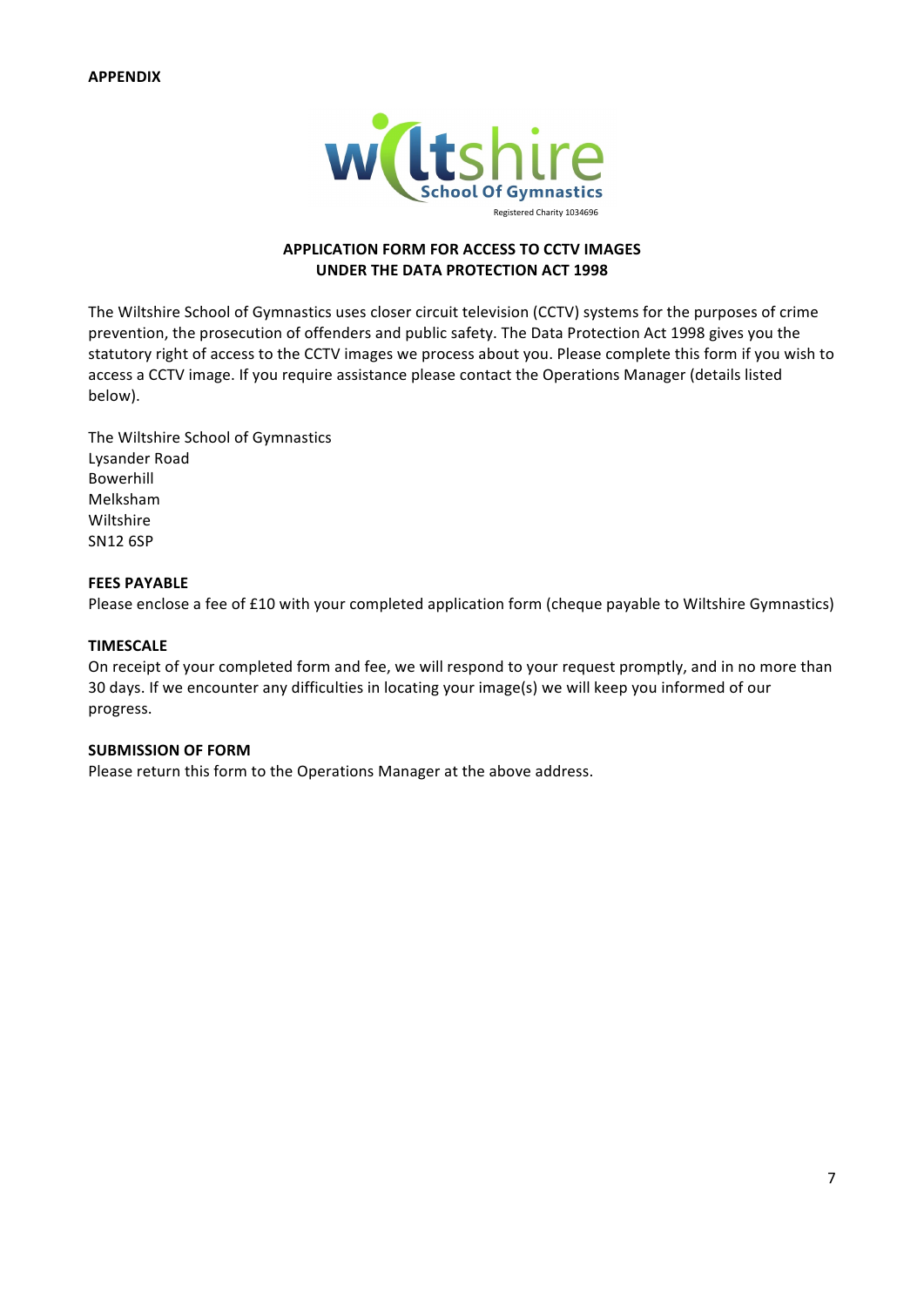#### **NOTES TO ASSIST IN COMPLETION OF THE FORM**

# **LOCATION** (Note 1)

Provide details of the camera location, and the date and time of the image(s) you would like to see, as well as a general description of your appearance, clothing etc at the time in question.

## **DECLARATION (Note 2)**

The person making the application must complete this section.

a) If you are the data subject - tick the first box and sign the authorisation then proceed to Section 6

b) If you are completing this application on behalf of another person, in most instances, we will require their authorisation before we can release the data to you. The data subject whose information is being requested should be asked to complete the 'Authorisation' section of the form. (Section 5)

c) If the data subject is a child i.e. under 16 years of age the application may be made by someone with parental responsibilities, in most cases this means a parent or guardian. If the child is capable of understanding the nature of the application his/her consent should be obtained or alternatively the child may submit an application on their own behalf. Generally children will be presumed to understand the nature of the application if aged between 12 and 16. However, all cases will be considered individually.

## **APPLICANT (Note 3)**

The applicant is the person who is applying on behalf of the data subject to get access to the CCTV image(s).

## **COUNTERSIGNATURE (Note 4)**

Because of the confidential nature of data held by the Wiltshire School of Gymnastics it is essential for us to obtain proof of your identity and your right to receive CCTV image(s). For this purpose it is essential that your application should be countersigned by any one of the following: a Member of Parliament, Justice of the Peace, Minister of Religion, a professionally qualified person (for example, Doctor, Lawyer, Engineer, Teacher), Bank Officer, Established Civil Servant, Police Officer or a person of similar standing WHO HAS KNOWN YOU PERSONALLY. A relative should not countersign. The responsibility of the Trusts' Data Protection Officer includes a check to confirm that the countersignature is genuine. In certain cases you may be asked to produce further documentary evidence of identity.

The person who countersigns your application is only required to confirm your identity and witness you signing the 'Declaration' There is no requirement for this person to either see the contents of the rest of the form or to give any assurance that the other particulars supplied are correct.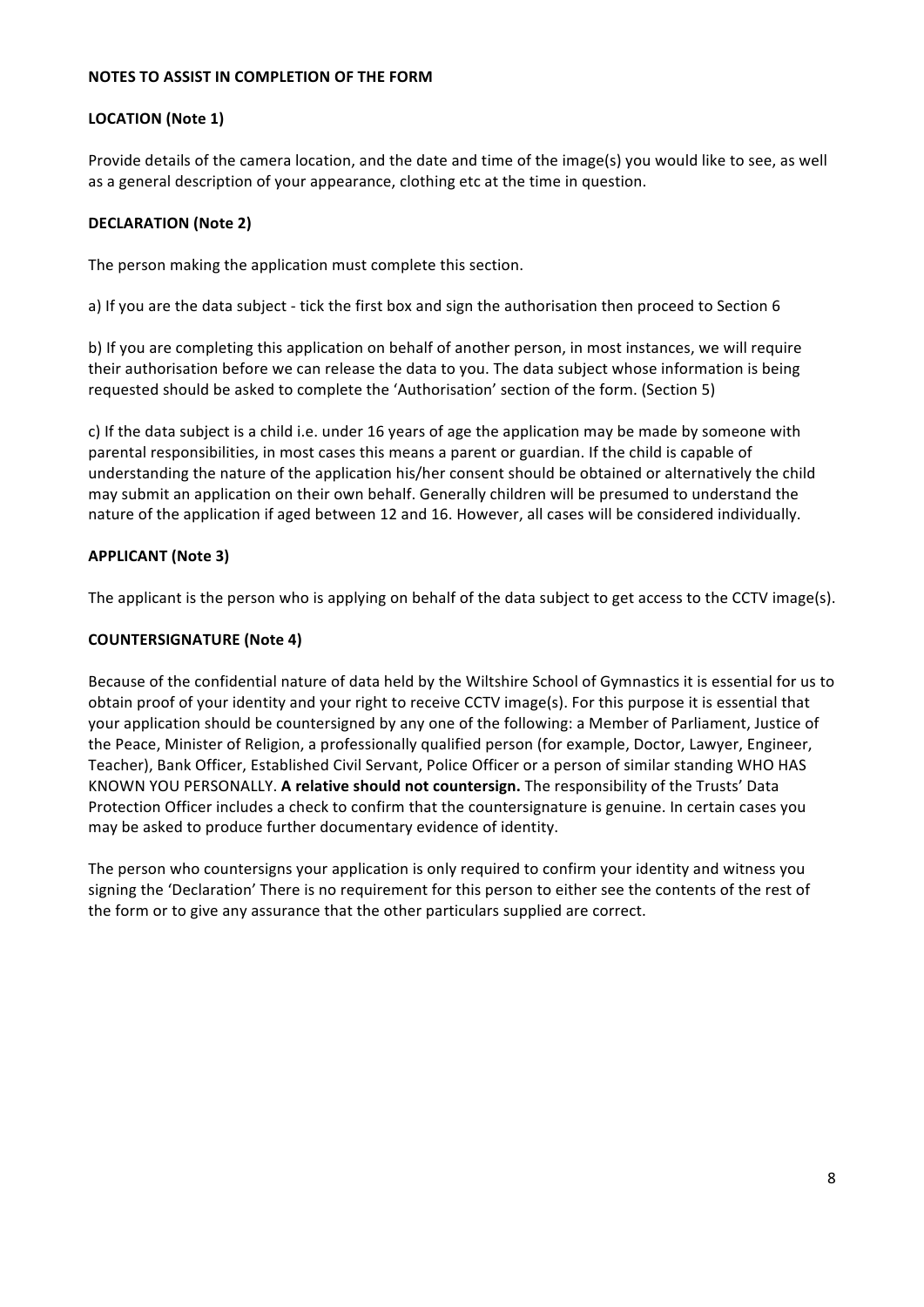# **APPLICATION FORM FOR ACCESS TO CCTV IMAGES UNDER THE DATA PROTECTION ACT 1998**

*You* are advised that the making of false or misleading statements in order to obtain access to personal *information to which you are not entitled is a criminal offence.* 

| SECTION 1: Data Subject Details (please supply a photo to aid identification) |                                                                                                                                                                                                         |  |                                                                                                                                                                                                                               |  |
|-------------------------------------------------------------------------------|---------------------------------------------------------------------------------------------------------------------------------------------------------------------------------------------------------|--|-------------------------------------------------------------------------------------------------------------------------------------------------------------------------------------------------------------------------------|--|
|                                                                               |                                                                                                                                                                                                         |  | Full Name: _________________________________Gender: ___________________Date of Birth: ______________                                                                                                                          |  |
|                                                                               |                                                                                                                                                                                                         |  |                                                                                                                                                                                                                               |  |
|                                                                               |                                                                                                                                                                                                         |  |                                                                                                                                                                                                                               |  |
|                                                                               | <b>SECTION 2: Location (note 1)</b>                                                                                                                                                                     |  |                                                                                                                                                                                                                               |  |
|                                                                               |                                                                                                                                                                                                         |  |                                                                                                                                                                                                                               |  |
|                                                                               |                                                                                                                                                                                                         |  |                                                                                                                                                                                                                               |  |
|                                                                               |                                                                                                                                                                                                         |  |                                                                                                                                                                                                                               |  |
|                                                                               | <b>SECTION 3: Declaration Statement (note 2)</b>                                                                                                                                                        |  |                                                                                                                                                                                                                               |  |
|                                                                               | personal data referred to above under the terms of the Data Protection Act 1998.                                                                                                                        |  | This section must be signed in the presence of the person who certifies your application. I declare that the<br>information in this form is correct to the best of my knowledge and that I am entitled to apply for access to |  |
|                                                                               | Please tick the appropriate box:                                                                                                                                                                        |  |                                                                                                                                                                                                                               |  |
|                                                                               | $\Box$ I am the person named (go to section 6)                                                                                                                                                          |  |                                                                                                                                                                                                                               |  |
|                                                                               |                                                                                                                                                                                                         |  |                                                                                                                                                                                                                               |  |
| or                                                                            |                                                                                                                                                                                                         |  |                                                                                                                                                                                                                               |  |
|                                                                               | I am the agent for the person named and I have completed the authorisation Section.<br>I am the parent/guardian of the person who is under 16 years old and has completed the<br>authorisation section. |  |                                                                                                                                                                                                                               |  |
|                                                                               | the request (go to section 6)                                                                                                                                                                           |  | I am the parent/guardian of the person who is under 16 years old and who is unable to understand<br>I have been appointed by the Court to manage the affairs of the person (go to section 6)                                  |  |